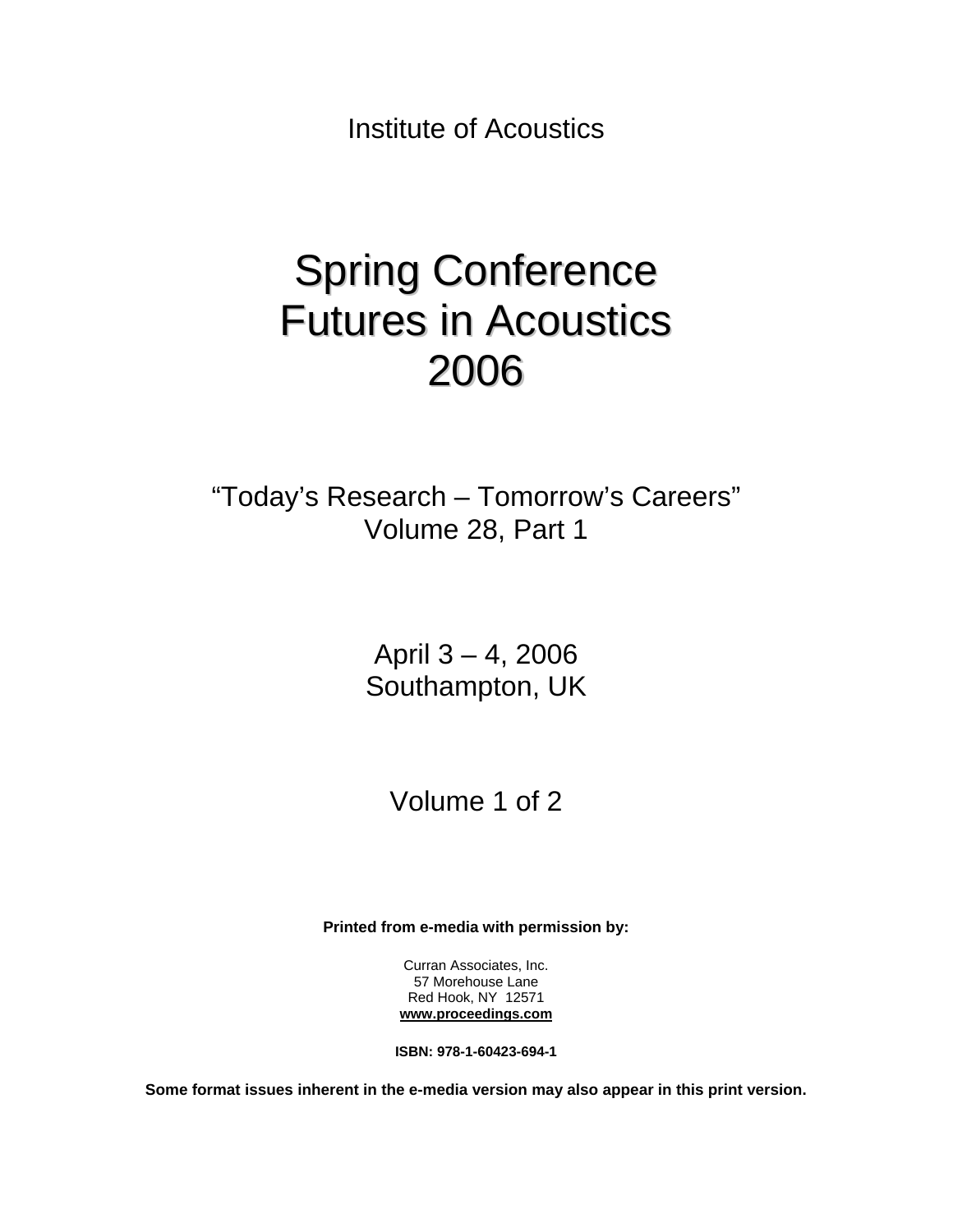Institute of Acoustics

Spring Conference Futures in Acoustics 2006

# **TABLE OF CONTENTS**

## **Volume 1**

### **MEDALS AND AWARDS**

| RAYLEIGH MEDAL LECTURE 2006 THE DEVELOPMENT OF CONCERT HALL                                                                                                                                                      |
|------------------------------------------------------------------------------------------------------------------------------------------------------------------------------------------------------------------|
| M Barron, University of Bath                                                                                                                                                                                     |
| TYNDALL MEDAL LECTURE 2006 CHARACTERISATION OF ACOUSTIC<br>Dr K V Horoshenkov, Bradford of University                                                                                                            |
|                                                                                                                                                                                                                  |
| R Evans, British Gypsum Limited                                                                                                                                                                                  |
| <b>ACOUSTICAL OCEANOGRAPHY</b>                                                                                                                                                                                   |
| P.R. White, D.C. Finfer, T.G. Leighton, C. Powles, O. Baumann, University of<br>Southampton                                                                                                                      |
| MEASURING BUBBLE POPULATIONS IN GASSY MARINE SEDIMENTS: A REVIEW 60<br>G B N Robb, J K Dix, A I Best, National Oceanography Centre, Southampton<br>T G Leighton, V F Humphrey, P R White, Southampton University |
| MARINE MAMMALS, NOISE, AND SONAR IN SHALLOW COASTAL BUBBLY WATERS 69<br>D C Finfer, T G Leighton, P R White, University of Southampton                                                                           |
| THE SOUNDS OF SEAS IN SPACE: THE 'WATERFALLS' OF TITAN                                                                                                                                                           |
| T G Leighton, P R White, D C Finfer, University of Southampton                                                                                                                                                   |
| <b>ACTIVE AND VIRTUAL ACOUSTICS</b>                                                                                                                                                                              |
| VIRTUAL REPRESENTATION AND QUALIFICATION OF SOUNDSCAPES                                                                                                                                                          |
| K Angelakis, J Alvarez, Technical University of Denmark, K Şaher, University of<br>Technology, Netherlands                                                                                                       |
| AN AUDITORY PROCESS MODEL FOR THE EVALUATION OF VIRTUAL                                                                                                                                                          |
| M. Park, P.A. Nelson, University of Southampton, Y. Kim, Samsung Advanced Institute of<br>Technology (SAIT), Republic of Korea                                                                                   |
| IMAGE PROCESSING ALGORITHMS FOR LISTENER HEAD TRACKING                                                                                                                                                           |
| P Mannerheim, University of Southampton                                                                                                                                                                          |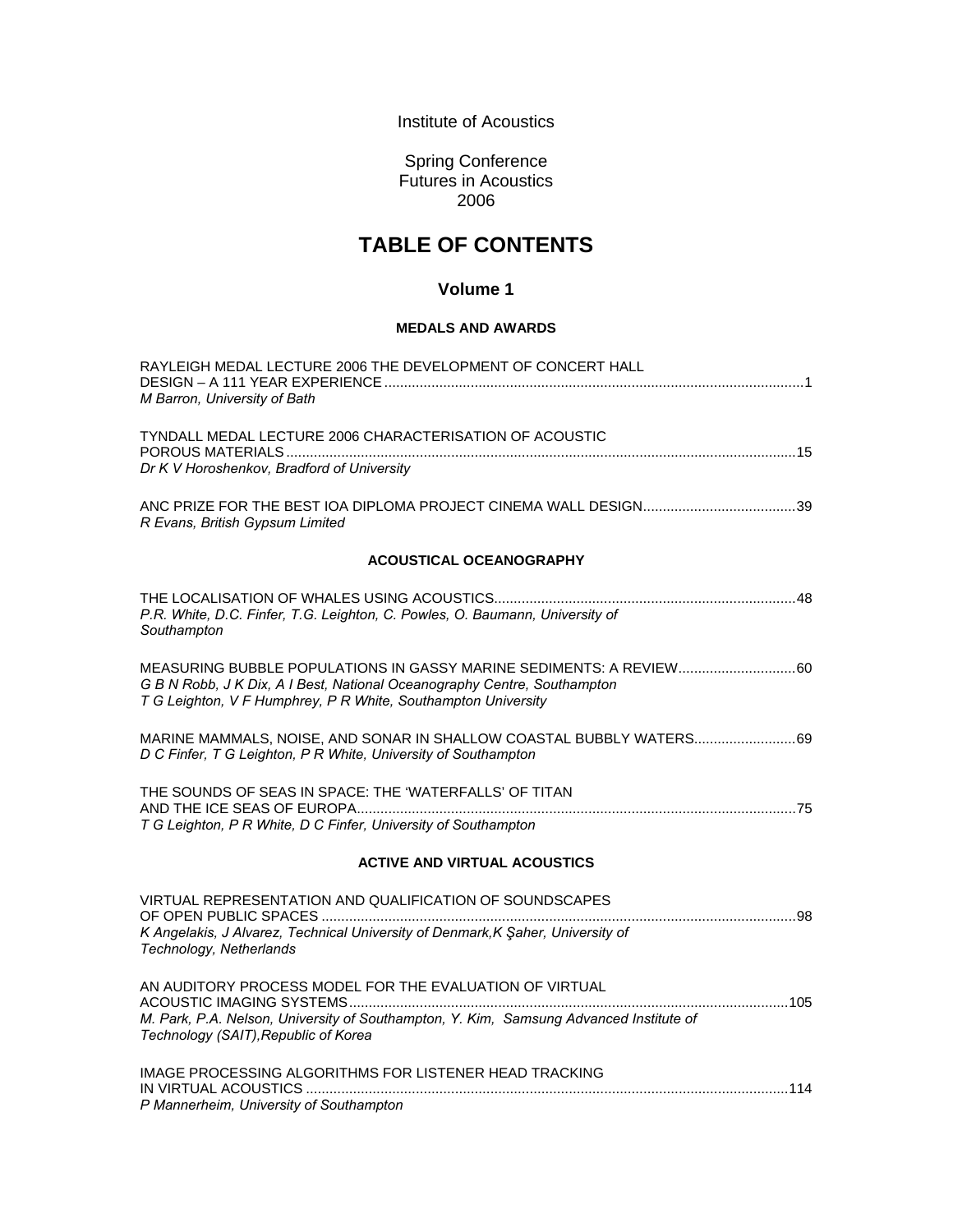| ACTIVE CONTROL OF SOUND RADIATED FROM A SPHERICAL SOURCE IN AN<br>ACOUSTIC HALF-SPACE BY USING A RADIALLY VIBRATING SPHERICAL                                                  |  |
|--------------------------------------------------------------------------------------------------------------------------------------------------------------------------------|--|
| M, Azarpeyvand, University of Southampton                                                                                                                                      |  |
| SMART DOUBLE PANEL WITH ACTIVE DAMPING UNITS LOCATED IN THE<br>P Gardonio, N Alujević, University of Southampton                                                               |  |
| <b>AEROACOUSTICS</b>                                                                                                                                                           |  |
| AN INVERSE TECHNIQUE FOR THE DETERMINATION OF MODES FROM A                                                                                                                     |  |
| F O Castres, P F Joseph, University of Southampton                                                                                                                             |  |
| DESIGN OF A QUIET OPEN JET FACILITY FOR THE MEASUREMENT OF                                                                                                                     |  |
| T.P. Chong, P.F. Joseph, P.O.A.L. Davis, Southampton University                                                                                                                |  |
| C.R. Lowis, P. Joseph, University of Southampton                                                                                                                               |  |
| MEASUREMENT OF THE PLANE WAVE AEROACOUSTIC CHARACTERISTICS                                                                                                                     |  |
| E English, J Collin, M Smith, University of Southampton                                                                                                                        |  |
| AXIALLY-SEGMENTED ACOUSTIC LINERS FOR TURBOFAN ENGINE BYPASS<br>DUCTS: A METHOD FOR PRELIMINARY DESIGN ITERATIONS AND OPTIMISATION 175<br>C Brooks, University of Southampton, |  |
| TURBULENT WAKE PREDICTIONS FOR BROADBAND NOISE CALCULATIONS 185<br>E. Deane, P. Joseph, University of Southampton                                                              |  |
| L. Enghardt, German Aerospace Centre, C. Lowis, University of Southampton                                                                                                      |  |
| V. Jurdic, P. Joseph, University of Southampton                                                                                                                                |  |
| <b>AUDIOLOGY</b>                                                                                                                                                               |  |
| C Verschuur, University of Southampton                                                                                                                                         |  |
| A STUDY OF BINAURAL INTERACTION USING TRANSPOSED STIMULI AND STEADY<br>S Bell, T Simpson, University of Southampton                                                            |  |
| R. Pierzycki, S. J. Elliott, B. Lineton, University of Southampton                                                                                                             |  |
| M E Lutman, University of Southampton                                                                                                                                          |  |
| METHODS TO COMPENSATE FOR THE ACOUSTIC TRANSFER FUNCTION OF<br>A Sood, University of Southampton                                                                               |  |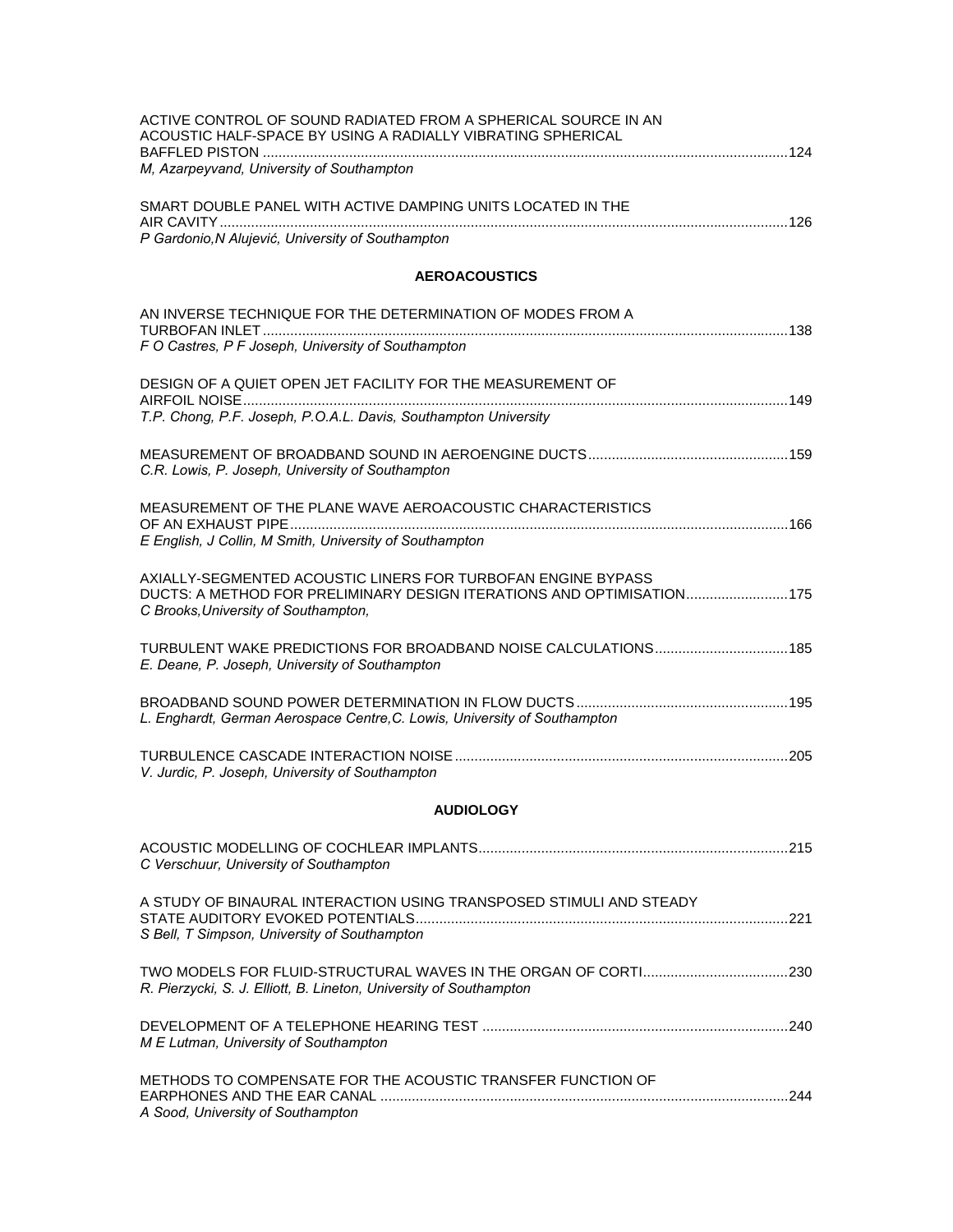| D Rowan, M E Lutman, University of Southampton                                                                                    |     |
|-----------------------------------------------------------------------------------------------------------------------------------|-----|
| A COMPUTATIONAL MODEL OF THE TEMPORAL ADAPTATION PATTERNS OF<br>S Bleeck, University of Southampton                               |     |
| <b>BUILDING ACOUSTICS</b>                                                                                                         |     |
| COMPLIANCE OF OPEN PLAN LEARNING SPACES WITH BUILDING BULLETIN 93268<br>E Tate-Harte, B Shield, London South Bank University      |     |
| M Hyden, PDA Acoustics                                                                                                            |     |
| THE PREDICTION OF SPEECH INTELLIGIBILITY IN CLASSROOMS USING<br>S Dance, London South Bank University                             |     |
| A Mitchell, University of Exeter                                                                                                  |     |
| APPROXIMATIONS FOR THE TRANSMISSION LOSS OF<br>K S Peat, J L Horner, Loughborough University                                      |     |
| ENVIRONMENTAL NOISE, TRANSPORTATION AND SUSTAINABILITY                                                                            |     |
| ACOUSTIC COMFORT IN RESIDENTIAL AREAS - A CROSS-CULTURAL STUDY 317<br>Z Xing, J Kang, University of Sheffield                     |     |
| J C Blanco, I H Flindell, University of Southampton                                                                               |     |
| I Gamah, I H Flindell, University of Southampton                                                                                  |     |
| ON THE PREDICTION OF GROUND VIBRATIONS RESULTING FROM<br>K Attenborough, P Boulanger, The University of Hull                      | 338 |
| INTERACTION WITHIN DWELLINGS OF TRANSPORTATION NOISE WITH TONES<br>D Waddington, A Moorhouse, University of Salford               |     |
| EXPERIMENTAL INVESTIGATIONS INTO THE AIR PUMPING EFFECT AT THE<br>J Eisenblaetter, S J Walsh, V V Krylov, Loughborough University |     |
| A Hounslea, RAF Henlow                                                                                                            |     |
| THEORETICAL AND ANALITICAL COMPARISON OF SNGR METHOD AND<br>M Azarpeyvand, R.H. Self, University of Southampton                   |     |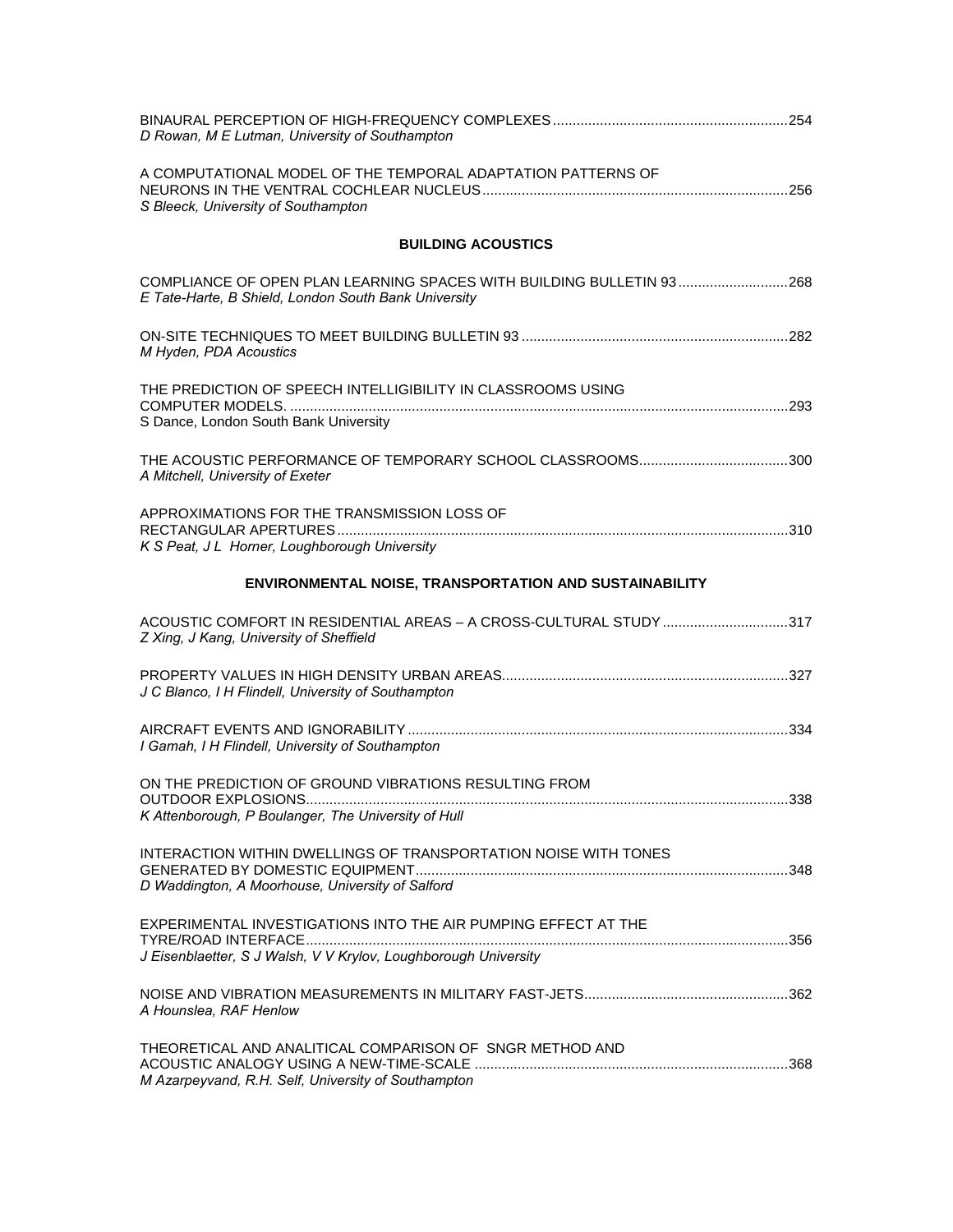| H T Chui, R B.W. Heng, Sheffield Hallam UniversityK Y Ng, Singapore Polytechnic                                                                                |
|----------------------------------------------------------------------------------------------------------------------------------------------------------------|
| STUDY OF ROAD TRAFFIC NOISE ON HIGH-RISE BUILDINGS IN SINGAPORE 383<br>H T Chui, R B.W. Heng, Sheffield Hallam University, K Y Ng, Singapore Polytechnic       |
| A CUSTOMISED LIFECYCLE ASSESSMENT MODEL FOR NOISE BARRIER DESIGN392<br>J L R Joynt, University of Sheffield & RPS Consultants, J Kang, University of Sheffield |
| <b>ENGINEERING ACOUSTICS AND NOISE CONTROL</b>                                                                                                                 |
| FINITE ELEMENT ANALYSIS OF VEHICLE INTERIOR NOISE IN A SERIES OF<br>V.B. Georgiev, V.V. Krylov, Loughborough University                                        |
| EXPERIMENTAL AND NUMERICAL INVESTIGATION OF STRUCTURE-BORNE<br>V.B. Georgiev, R.L. Ranavaya, V.V. Krylov, Loughborough University                              |
| IN-SITU METHODS FOR STRUCTURE BOURNE SOUND POWER PREDICTION AND<br>A Elliott, University of Salford                                                            |
| CHARACTERIZATION OF SMALL CENTRIFUGAL FANS FOR USE IN VIRTUAL<br>T Evans, R Cookson, A Moorhouse, University of Salford                                        |
| Volume <sub>2</sub>                                                                                                                                            |
| PARAMETRIC STUDY OF A PIEZOELECTRIC PATCH-ACCELEROMETER PAIR FOR<br>Y Aoki, P Gardonio, S Elliott, University of Southampton                                   |
| C González Díaz, P Gardonio, University of Southampton                                                                                                         |
| THE RADIATION EFFICIENCY OF POINT-EXCITED RECTANGULAR BAFFLED AND                                                                                              |

COMPUTATION OF NON-LINEAR ACOUSTIC TRANSFER FUNCTIONUSING COUPLED FINITE AND BOUNDARY ELEMENT METHODS.....................................................................475 *A.T.Redisch, Applied Audio Arts, P.C.Macey, PACSYS Limited*

UNBAFFLED PLATES.................................................................................................................................465

*A. Putra, D. J. Thompson, University of Southampton* 

#### **NOVEL APPLICATIONS OF ACOUSTICS**

| EFFECTS OF COVERING ON SOUND ATTENUATION BY PERIODIC<br>O Umnova, University of Salford, K Attenborough, University of Hull C M Linton,<br>Loughborough University |  |
|--------------------------------------------------------------------------------------------------------------------------------------------------------------------|--|
| MAPPING OF SCATTERED ACOUSTIC FIELDS IN AIR USING THE<br>P Theobald, R Lord, National Physical Laboratory, W Yuebing, HAARI, Hangzhou, China                       |  |
| LABORATORY EXPERIMENTS ON ACOUSTICALLY-INDUCED GROUND VIBRATIONS 499<br>Keith Attenborough, The University of Hull                                                 |  |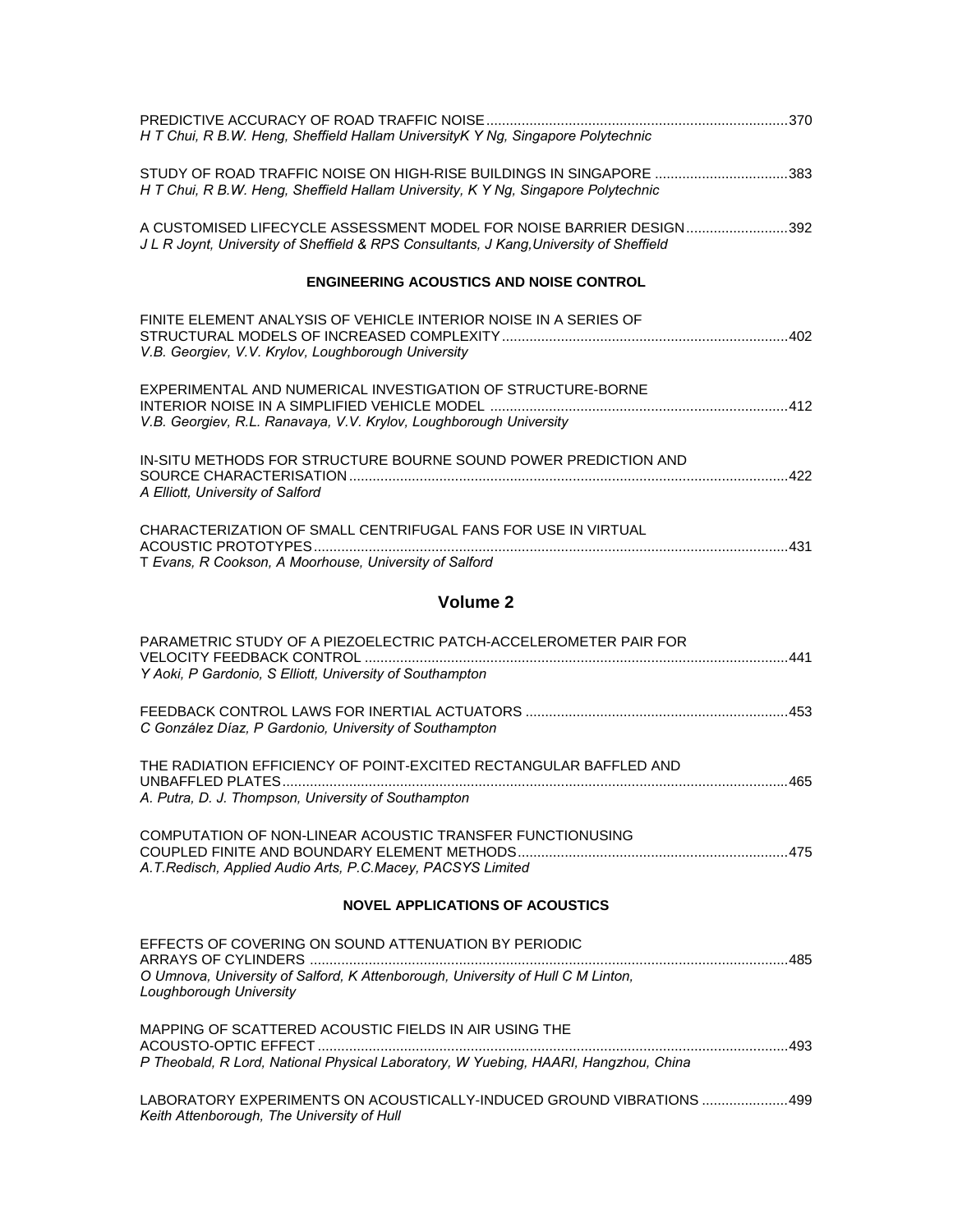| REMOVAL OF CHARGED POWDER DEPOSITS BY HIGH INTENSITY LOW<br>FREQUENCY SOUND: MEASUREMENT OF ADHESIVE AND COHESIVE FORCES506<br>Gary Seiffert, Barry Gibbs, University of Liverpool |
|------------------------------------------------------------------------------------------------------------------------------------------------------------------------------------|
| MODELING THE SPECTRUM OF ANNULAR WAVEGUIDES WITH PERIODIC ORBITS515<br>C J Ham, M C M Wright, University of Southampton                                                            |
| EXTRUSION OF RECYCLED POLYMERIC GRANULATES AND FIBROUS PARTICLES<br>A Khan, K V Horoshenkov, H Benkreira, University of Bradford                                                   |
| REMOTE CHARACTERISATION OF THE ACOUSTIC PROPERTIES OF POROUS<br>Y Yin, K V. Horoshenkov, University of Bradford                                                                    |
| AN OPTIMISATION APPROACH TO THE LOCATION AND SIZING OF MULTIPLE<br>D Sharp, V Chilekwa, Open University                                                                            |
| LOCALISED FLEXURAL WAVES IN IMMERSED STRUCTURES AS EFFICIENT<br>V.V. Krylov, G.V. Pritchard, Loughborough University                                                               |
| AN EXPERIMENTAL STUDY OF ACOUSTIC IMPEDANCE MEASUREMENT FOR<br>F Gu, J Jiang, A Ball, University of Manchester                                                                     |
| P Novo, University of Salford                                                                                                                                                      |
| NONLINEAR ACOUSTIC DETECTION OF BURIED OBJECTS: RESULTS OF<br>K Attenborough, Q Qin, The University of Hull                                                                        |
| ACTIVATED CARBON: POROSITY AND SURFACE IMPEDANCE MEASUREMENTS584<br>F G Bechwati, T J Cox, M R Avis, Salford University                                                            |
| <b>MUSICAL ACOUSTIC</b>                                                                                                                                                            |
| THE INFLUENCE OF THE TRANSIENT RESPONSE OF INSTRUMENT AND<br>C Gough, University of Birmingham                                                                                     |
| P O A L Davies, Southampton University<br>J Pinho, Southampton University                                                                                                          |
| I Drumm, University of Salford                                                                                                                                                     |
| J Woodhouse, I Cross, C J Moore, C Fritz, University of Cambridge                                                                                                                  |
| C Karatsovis, P R White, J K Hammond, University of Southampton                                                                                                                    |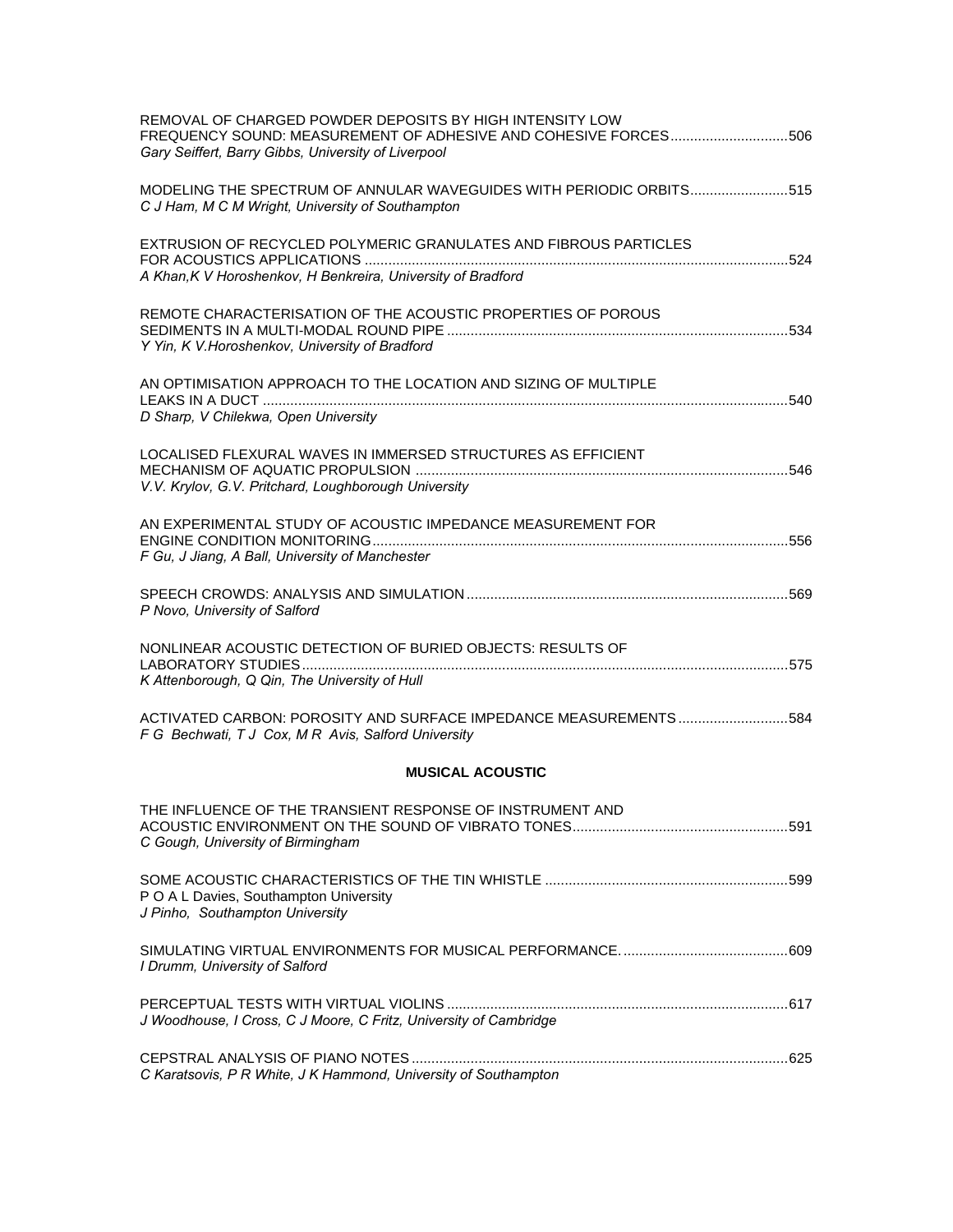| CLARINET AND CLARINETTIST: INFLUENCE OF THE VOCAL TRACT ON                                                                                                                                                                    |  |
|-------------------------------------------------------------------------------------------------------------------------------------------------------------------------------------------------------------------------------|--|
| C Fritz, J Wolfe, J Kergomard, R Causse, University of Cambridge                                                                                                                                                              |  |
| A NEXT GENERATION MULTI-CHANNEL REAL-TIME DIGITAL SIGNAL PROCESSING<br>P Gaydecki, University of Manchester                                                                                                                   |  |
| R Perrin, Massey University, NZ, G M Swallowe, Loughborough University, T R Moore, S<br>A Zietlow, Rollins College.                                                                                                           |  |
| A C.P. Braden, University of Edinburgh.                                                                                                                                                                                       |  |
| A Disley, D Howard, A Hunt, University of York                                                                                                                                                                                |  |
| AN EXPERIMENTAL STUDY OF THE AIRFLOW THROUGH AN IN VITRO MODEL OF<br>M Newton, Edinburgh University                                                                                                                           |  |
| R MacDonald, University of Edinburgh                                                                                                                                                                                          |  |
| INPUT IMPEDANCE MEASUREMENT OF MUSICAL WIND INSTRUMENTS USING A<br>D Hendrie, M CampbellUniversity of Edinburgh,                                                                                                              |  |
| THE EFFECT OF WALL MATERIAL ON THE STRUCTURAL VIBRATIONS EXCITED<br>S Dorn, J Whitehouse, D Sharp, Open University                                                                                                            |  |
| <b>ULTRASONICS</b>                                                                                                                                                                                                            |  |
| DEVELOPMENT OF A 50MHZ FABRY-PEROT TYPE FIBRE-OPTIC HYDROPHONE<br>P Morris, A Hurrell, P Beard, University College London                                                                                                     |  |
| THE USE OF OPTICAL TECHNIQUES TO MAP THE AOCUSTIC FIELD PRODUCED BY<br>D P Robinson, P Theobald, S Robinson, G Hayman National Physical Laboratory, V<br>Humphrey, M Cooling, University of Southampton, Y Wang, HAARI, China |  |
| M Cooling, V Humphrey, University of Southampton, S Robinson, P Theobold National<br><b>Physical Laboratory</b>                                                                                                               |  |
| USE OF CONTROLLED ACOUSTIC CAVITATION TO ENHANCE AND MONITOR<br>CANCER TREATMENT BY HIGH-INTENSITY FOCUSSED ULTRASOUND (HIFU) 747<br>C-C.Coussios, University of Oxford.                                                      |  |
| A PASSIVE CAVITATION DETECTION SYSTEM FOR THE MONITORING OF<br>ACOUSTIC EMISSIONS FOR USE IN THE OPTIMISATION OF FOCUSED<br>J McLaughlan, I Rivens, G ter Haar, The Institute of Cancer Research                              |  |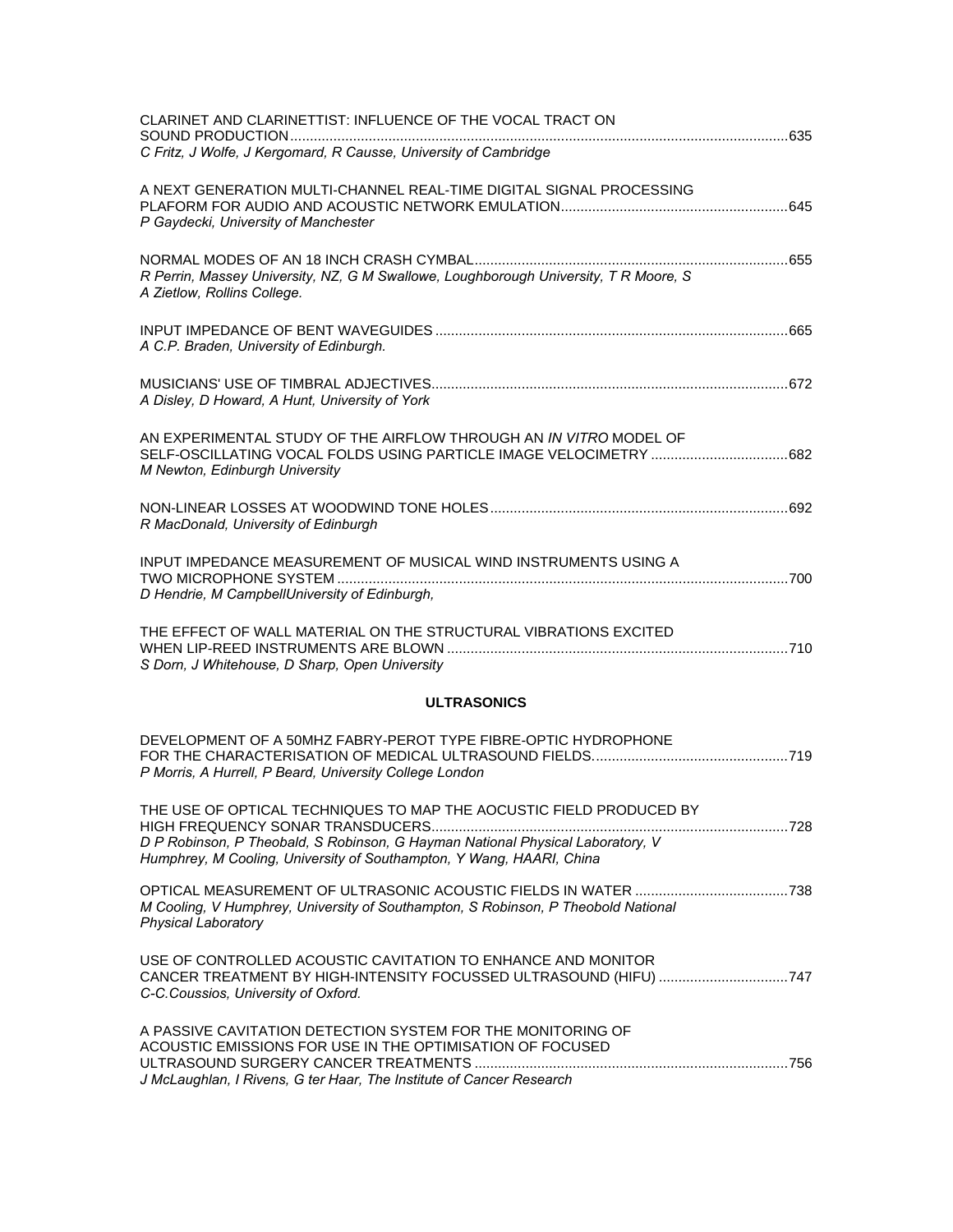| NUMERICAL MODELLING OF HIFU PHASED ARRAYS BY FINITE VOLUME METHODS763<br>P.J. Godden, G. terHaar, I. Rivens Institute of Cancer Research                                                                                                                                                        |  |
|-------------------------------------------------------------------------------------------------------------------------------------------------------------------------------------------------------------------------------------------------------------------------------------------------|--|
| AN ULTRASOUND BASED PASSIVE MONITORING SYSTEM FOR<br>F Fedele, St. Thomas Hospital, UK & Institute of Sound and Vibration Research, A J<br>Coleman, St. Thomas' Hospital, T G Leighton, P R White, V F Humphrey, D C Finfer,<br>University of Southampton, A M Hurrell, Precision Acoustics Ltd |  |
| EXPERIMENTAL OBSERVATION OF CELL MEMBRANE RUPTURE BY<br>P Prentice, J Burns, P Campbell, University of Dundee                                                                                                                                                                                   |  |
| CAVITATION DERIVED MICROJETTING FROM SECOND GENERATION<br>P Campbell, J Burns, P Prentice, University of Dundee                                                                                                                                                                                 |  |
| MULTIPLE SCATTERING OF ULTRASOUND IN SUSPENSIONS OF CONTRAST<br>AGENT PARTICLES: IMPLICATIONS FOR DIAGNOSTIC AND THERAPEUTIC<br>E Stride, University College London                                                                                                                             |  |
| MODELING THE NONLINEAR MICROBUBBLE RESPONSE TO CODED,<br>K Chetty, Imperial College London                                                                                                                                                                                                      |  |
| DYNAMIC REACTION OF CONTRACT AGENTS TO HIGH PRESSURE PULSED<br>J M Burns, P A Prentice, P A Campbell, University of Dundee                                                                                                                                                                      |  |
| INVESTIGATIONS OF THE DISTRIBUTION OF ACOUSTIC PRESSURE AND<br>CAVITATION ACTIVITY WITHIN A 25 KHZ CYLINDRICAL SONOCHEMICAL REACTOR  815<br>M Hodnett, B Zeqiri, M J Choi, National Physical Laboratory                                                                                         |  |
| ACOUSTOELECTROCHEMISTRY: THE APPLICATION OF SOUND TO<br>D G. Offin, P R. Birkin, T G. Leighton, P Joseph, University of Southampton                                                                                                                                                             |  |
| USING SURFACE EVENTS ON AN ELECTRODE AS PART OF A METHOD TO MAP<br>C Vian, UP Birkin, T Leighton, University of Southampton, B Zegiri, M Hodnett, National<br><b>Physical Laboratory</b>                                                                                                        |  |
| DEVELOPMENT OF AN ACOUSTIC MICROSCOPY TECHNIQUE TO ASSESS<br>J Condliffe, J Collin, F Carter, G Costigan, C Coussios, University of Oxford                                                                                                                                                      |  |
| R J Townsend, M Hill, N R Harris, N M White, University of Southampton                                                                                                                                                                                                                          |  |
| 2D ULTRASONIC ARRAYS BASED ON PIEZOCOMPOSITES FOR NON-<br>K. Streibel, S. Cochran, K.J. Kirk, Institute of Physical Research, D R S Cumming, L Wang,<br>J Wallace, University of Glasgow                                                                                                        |  |
| THE USE OF ACOUSTICS FOR REAL-TIME ON-LINE MONITORING OF CERAMIC<br>G T Yim, T G Leighton, University of Southampton                                                                                                                                                                            |  |